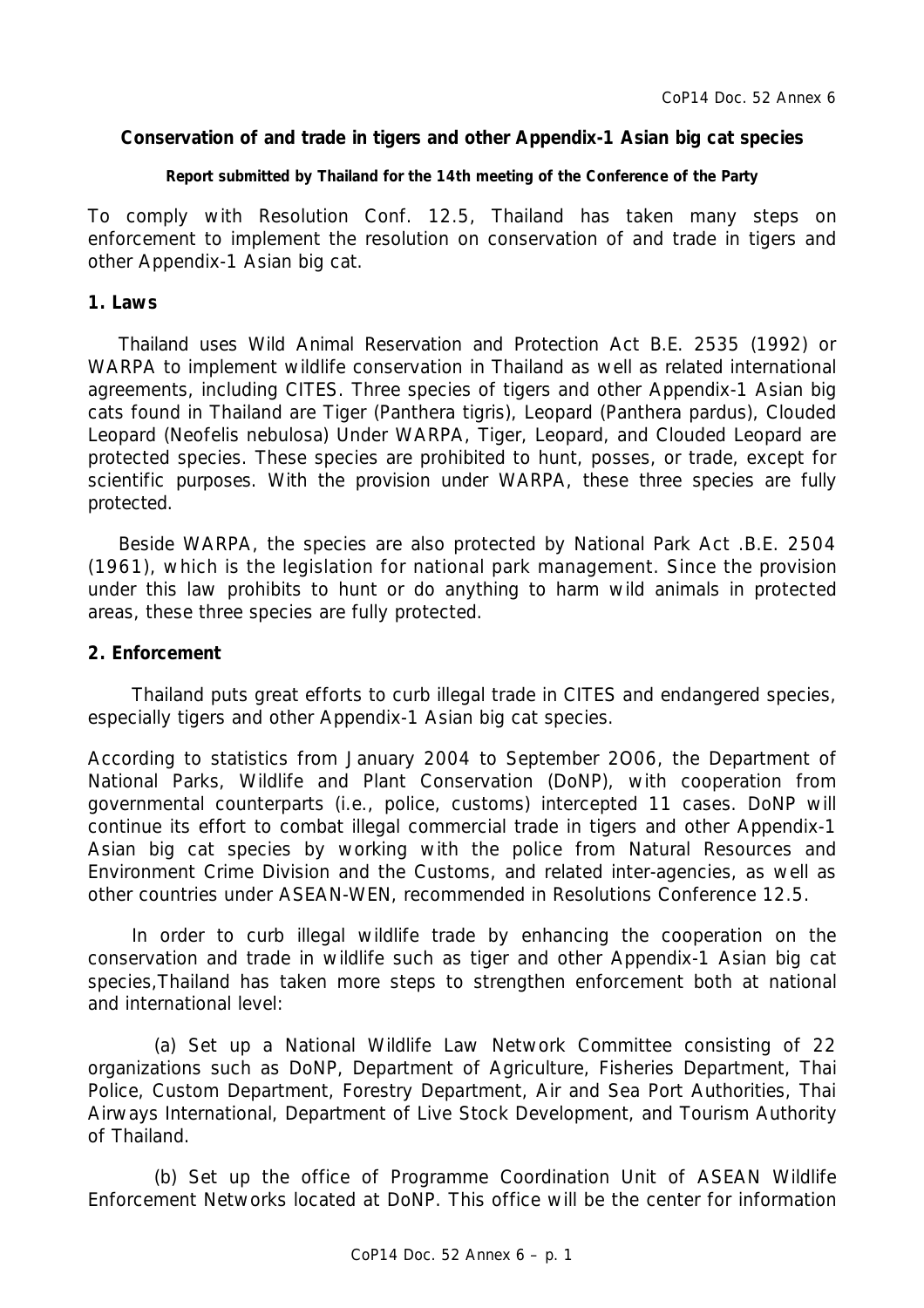exchange and coordinate enforcement to support the ASEAN Wildlife Law Enforcement Network (ASEAN-WEN) work in the region.

(c) Set up the new wildlife task force to enforce all wildlife issues

In addition, Thailand convened meetings to discuss the topics which are related to conserving tiger and other Appendix-1 Asian big cat species such as:

- The Seminar on Law Enforcement on Thailand and CITES Wild fauna and Flora Species, February 19-21, 2006, Khao Yai National Park, Thailand

- Introduction to CITES/Controlling Illegal Wildlife Trade Training Workshop on August 9-11, 2006, at International Laws Enforcement Academy (ILEA), Bangkok. Participants attending the workshop were from various governmental (i.e., customs, police) and non-governmental organizations (i.e., TRAFFIC, WCS), including private sectors (i.e., Fed-ex) to learn about CITES. This Training Workshop provided the opportunity to improve communication among CITES and non-CITES agencies. Many cases on CITES recently intercepted in Thailand were the results from this network.

- ASEAN Regional Law Enforcement Network, 17-21 October 2005, Khao Yai National Park, Thailand.

Thailand also cooperates with other countries to stop wildlife trade that include tiger and other Appendix-1 Asian big cat species, i.e., Australia, Australia Environmental Law Enforcement and Regulators Network )AELERT(; England, Coalition Against Wildlife Trafficking (CAWT); China, the Mekong sub-regional CITES implementation and enforcement workshop; and Hong Kong: CITES Law Enforcement **Seminar** 

### **3. Management Approaches and Direction**

### **3.1 Management Approaches**

Thailand uses habitat and species protection as the key strategies in conserving its natural resources. To protect key habitats for tiger and other Appendix-1 Asian big cat species, identified as keystone species, Thailand has set up strict protected areas such as National Parks, Wildlife Sanctuaries, and Non-hunting areas all over the country. Other types of areas, i.e., watershed areas, national forests, are also managed to protect this key species. To protect key and endangered species, Thailand declares these species as protected and conserved species under the WARPA. Tiger and other Appendix-1 Asian big cat are also on the list.

To help protect key species such as tiger and other Appendix-1 Asian big cat, which need large habitats, Thailand has now started to test the idea on complex management instead of single protected area management. This helps to manage the protected area at the landscape scale. By setting up 19 complexes throughout the country, Thailand puts great step try to connect key habitats through the Corridor Projects, to connect between the complexes, or fragmented areas inside the complex. This connectivity with corridors providing key habitats for key stone or landscape species such as tiger and other Appendix-1 Asian big cat species to survival.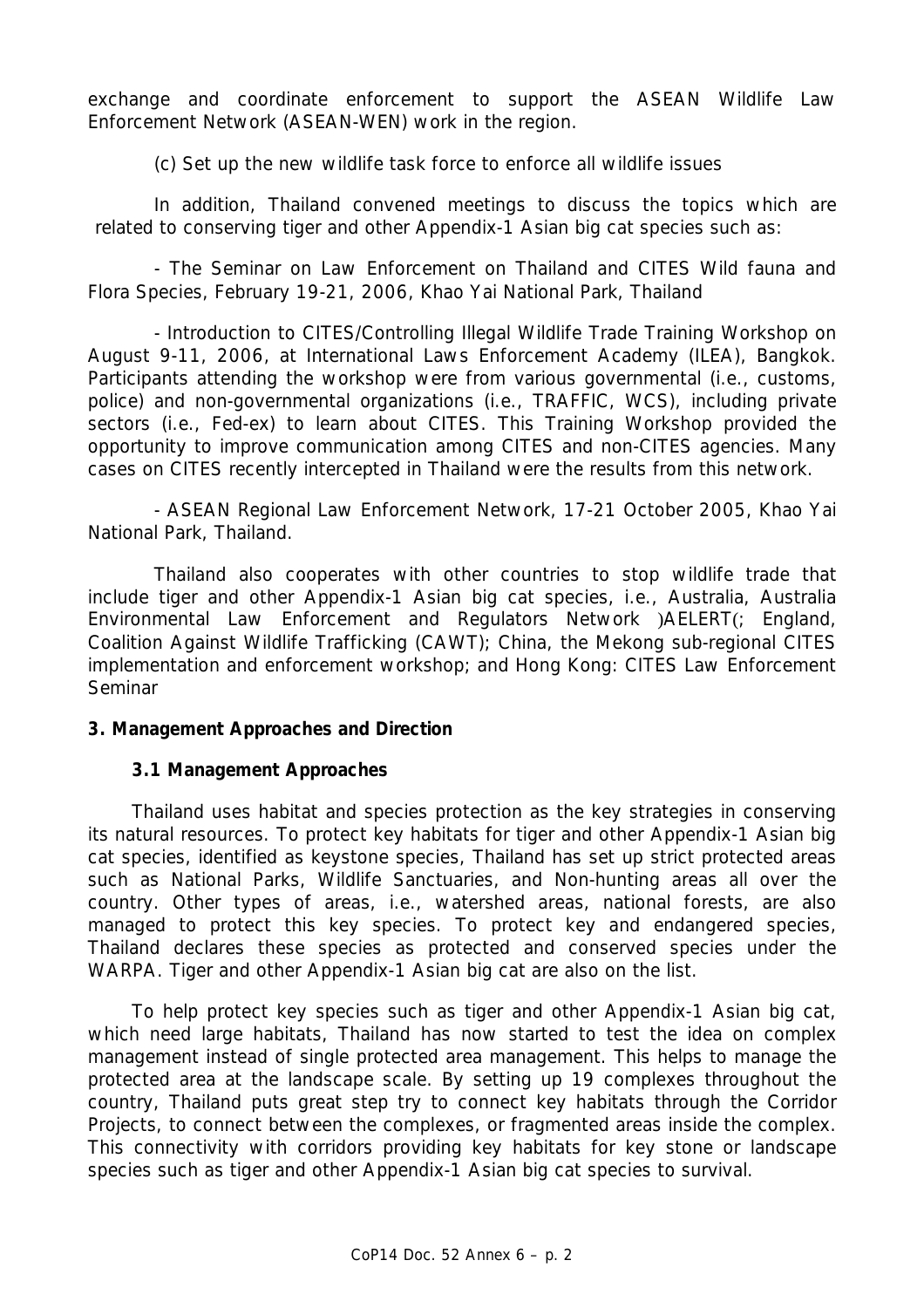More importantly, with country commitment to protect key habitats which is high priority for tiger and other Appendix-1 Asian big cat species, Thailand now has two Natural World Heritage sites: Hua Kha keng – Tung Yai Wildlife Sanctuary located in Western Forest Complex, and Dong Phayayen Forest Complex. Besides Khang Krachan Forest Complex, these are the last frontiers for Thailand' most prestigious habitats. With these two Natural World Heritage sites located at the west and east of the country, Thailand expects to apply Transboundary Protected Area Management working together to stop illegal tiger trade with neighboring countries such as Myanmar and Cambodia in the near future.

## **3.2 Management Direction**

To guide the action to conserve wildlife species in Thailand, the government supported the National Wildlife Master plan approved by the Cabinet on October 25, 2005, to guide a long term direction in conserving, protecting, and managing the country's precious wildlife resource.

To guide the action to conserve tiger, Thailand has started to implement a National Tiger Action Plan. This plan was formulated in consultation with other government agencies, academics, and NGOs. The purpose of the plan is to encourage and to guide the actions of the citizens of Thailand and the international community at a critical time for tiger conservation. Actions are divided into four topics: (1) direct conservation and enforcement; (2) capacity building; (3) information acquisition, management, and analysis; and (4) education and public participation.

Many types of actions done to protect tiger now are the results from this National Tiger Action Plan.

**(a) Capacity Building:** In order to build capacity and strengthen cooperation to combat illegal trade, including tiger and other Appendix-1 Asian big cat species, Thailand sent its staff to various meetings mentioned above to discuss and exchange ideas with other countries.

**(b) Technical Needed:** The research on DNA testing for tiger has been discussed and the efforts will be continued. Thailand has also undertaken research that contributes to our understanding of tiger ecology and conservation. For example, population studies and long-term ecological projects related to tigers and other Appendix-1 Asian big cat have been conducted at Hua Kha keng and Tung Yai, and Khang Krachan Wildlife Sanctuaries in western Thailand.

# **(c) Public Relation:**

To convey tiger conservation-related messages to a diverse Thai public and involve them in the conservation process, Thailand did and is doing many steps:

- To build up public awareness on Tiger conservation, especially for traders, DoNP, Department of Agriculture, Fisheries Department, and Thai police organized a seminar on CITES issues at Chatuchak market in Bangkok on August 4, 2006.

- Thailand established the wildlife campaign project in December 2006 aiming to build awareness on wildlife illegal trade through mass media such as printed